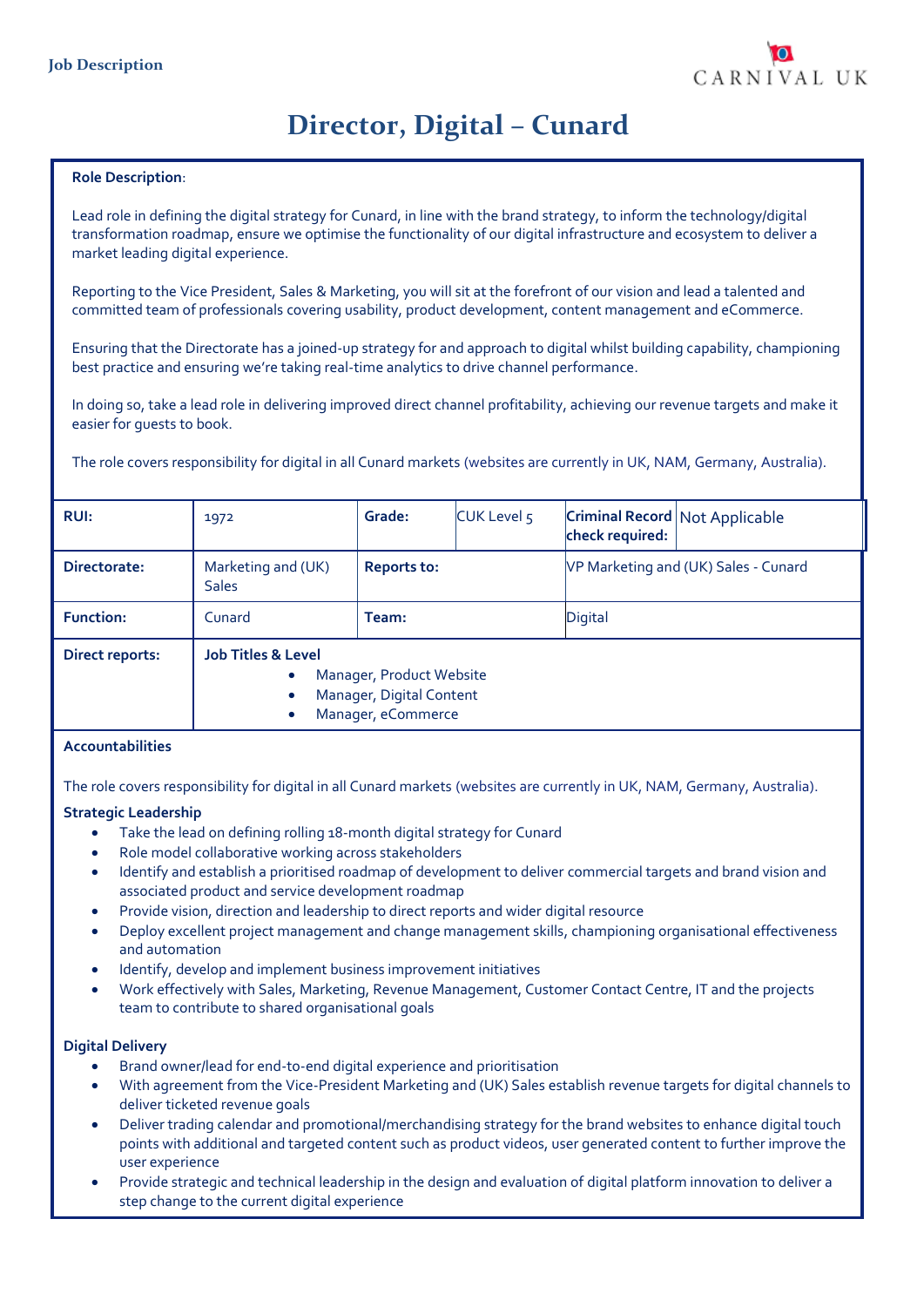- Constantly improve the product conversion funnels from landing pages to booking confirmation, with ownership of SEO and CRO programmes
- Ensuring the flow of enquiries from the Cunard website to the Customer Contact Centre (CCO) is optimised to keep a potential booking in a Direct channel
- Develop and monitoring the trading environment to include competitor activity and provide weekly/monthly updates to the business
- Build and develop the online customer acquisition strategy, driving performance of all marketing channels through a detailed and tailored strategy
- Responsible for developing and ongoing management of all content on the website, as the primary 'shop window' to the Cunard brand globally
- Responsible for the content across the pre-cruise site (My Cunard) and on-board Portal (My Voyage) and that these too meet all brand guidelines

# **Marketing & Promotions**

• Work with the Cunard commercial planning functions to define and deliver integrated digital marketing campaign strategies in support of business priorities

## **Commercial**

- Responsible for website revenue targets and conversion metrics, through the effective management and prioritisation of testing, optimisation and merchandising capability
- Work in partnership with Commercial Planning, Revenue Management and Sales Teams to ensure targets and goals are in line with company goals and commercial priorities
- Attend weekly trading meeting to provide market feedback and insight to digital sales performance
- Work in partnership commercial finance report on channel profitability, and make recommendations to improve direct channel contribution
- Take a collaborative approach to working with other sister brands UK/non-UK to capitalise on best practice

## **People Management / Coaching / Development / Resourcing**

- Build a high performing team who are highly engaged, innovative and performance driven
- Provide day to day management coaching and support to the Digital team members, setting individual objectives and targets
- To oversee positive working relationships with internal stakeholders, at all levels, ensuring a culture of engagement, motivation and collaboration is maintained
- Effective prioritisation of team resource and capability in response to business priorities
- Hold regular team communication, review and planning meetings with team to produce monthly reports and stakeholder engagement

#### **Budget Management / Financial Responsibilities / Revenue / Sales / Cost Management / Cost Control**

- Ensure rigorous budgetary planning and monthly cost control through effective forecasting and reporting
- Optimisation and effective investment of digital development budget
- Contribute to digital acquisition budget governance to support website conversion targets
- Lead formulation and management of the Team's annual G&A budget

## **Customer Responsibilities (Internal & External Customers)**

- Balance brand and commercial needs whilst championing digital channels
- Define stakeholder accountability RACI to aid collaboration (Technology, SM&B)
- Leverage guest insight and user testing to inform site usability design and prioritisation
- Develop regular reporting on trading and performance KPIs, working directly with the VP, Marketing and (UK) Sales, and presenting performance at board level
- Work with digital agencies (where appropriate) to interpret the brand into differentiated design and user experiences across digital ecosystem i.e. brand websites, My Cunard (pre-cruise/manage my booking) and My Voyage (on board portal/app)
- Build a collaborative working environment between the Digital department and other functions of the business

# **Technical (including systems) and/or Professional Responsibilities**

- Lead effective integration of website/digital channel with booking and inventory system
- Leverage extensive experience of CMS/Adobe Enterprise to deliver ROI
- Hands on experience with SEO/SEM and CRM software
- Manage end to end projects that enhance the customer experience on-site, working with Technology Teams and Product Managers